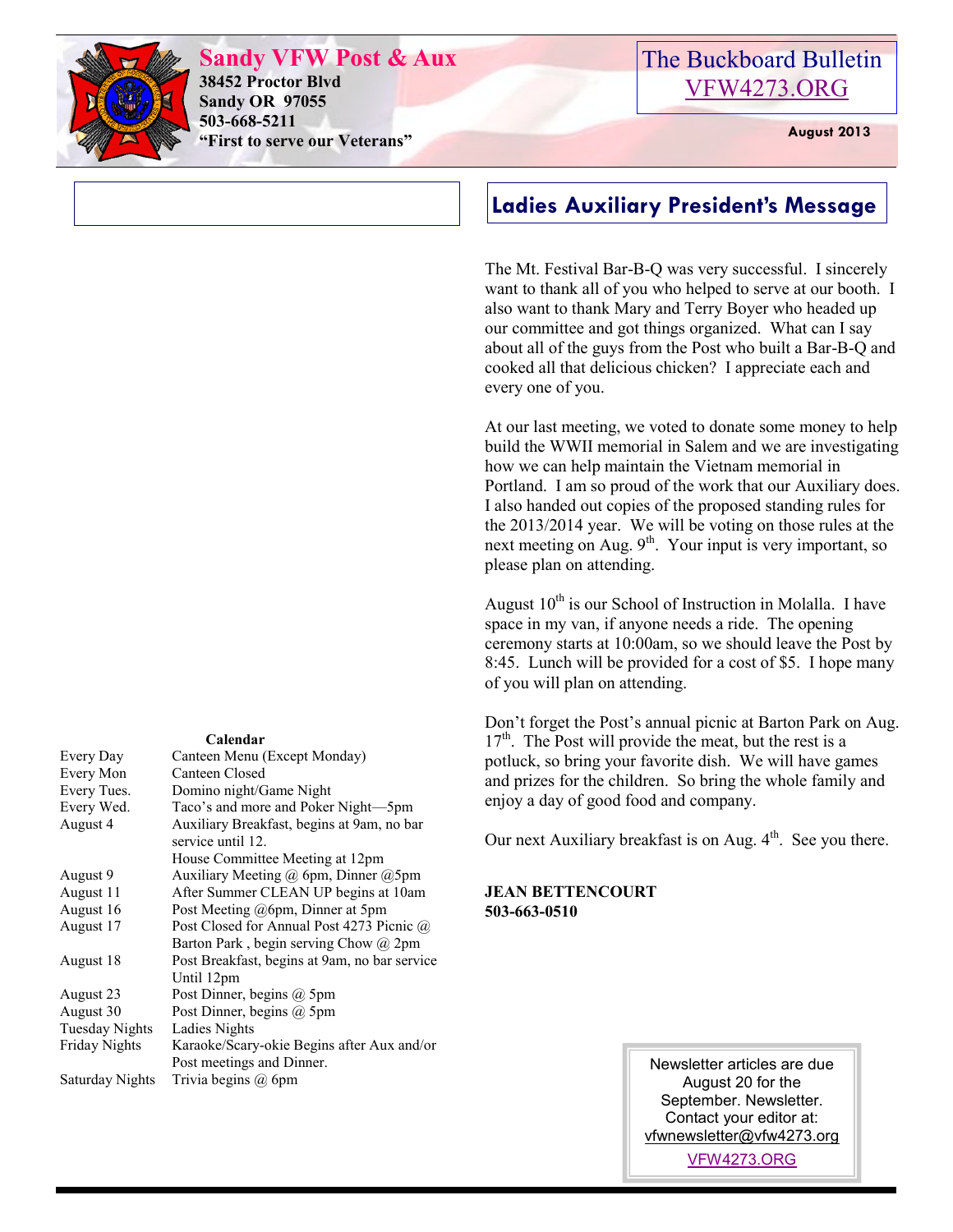### **NOTE FROM VORIECE BLAIR, THE CANCER CHAIRMAN**

#### **CARCINOID CANCER**

Carcinoid tumors are rare, slow-growing type of cancer that can be cured if caught early, but is difficult to diagnose. Most carcinoid tumors start in the gut, including the intestines, appendix, rectum, colon, stomach, and pancreas.

They account for about one-third of all tumors of the small intestine and almost 50% of all malignant tumors of the small intestine. Yet these tumors can also be found in the lungs, ovary, and elsewhere. Carcinoid tumors are a type of neuroendocrine tumor, which means they come from cells of the nervous and endocrine system, and can produce hormones.

When they secrete excess hormones such as histamine and serotonin, they can cause symptoms such as flushing, stomach cramps, and diarrhea. This is called carcinoid syndrome. Like most other cancer, carcinoid tumors are most easily treated when found early. In fact, in the early stages they can often be completely cured through surgery.

Most carcinoid tumors grow and spread very slowly. But because these tumors often don't cause any symptoms for many years, early detection can be tricky. KNOW YOUR BODY!!!

Have a great summer, hope to see all of you at the POST PICNIC Saturday August 17th at Barton Park

Voriece, Cancer Chairman

# **The Auxiliary Chaplain**

**Judy Gascon 503 668 3748**

Christine Boppre fractured her back. She was gone for one month, 8 days in the hospital for surgery and then in rehabilitation. She is doing well now.

Joann LeDoux had a pacemaker put in on July  $16<sup>th</sup>$ . Her husband, Marty, says she is doing pretty well now.

Irma Wilson, a long time Auxiliary member, passed away on July  $3^{rd}$ . She was buried July  $10^{th}$  at Willamette Cemetery. A grave side ceremony was performed by Voriece Blair, Dora Fitzpatrick and Kit Spitzengel. The ceremony was requested by her son, Chris Wilson, who is a member of our Post.

### **JUDY GASCON, AUXILIARY CHAPLAIN**

#### **503-668-3748**

### **QUARTERMASTER COMMENTS**

The Post needs help with its computer system. We need someone who understands and likes to work with computers, we need you for a few hours a week.

Please call or email Bill Miller at his email address quartermaster.vfwpost4273@frontier.com

Thank you, **Quartermaster** Bill Miller

|         | Post Officers    |                          | $2013 - 2014$ | <b>Ladies Auxiliary Officers</b> |                  |
|---------|------------------|--------------------------|---------------|----------------------------------|------------------|
|         | Commander        | <b>Charles Scantling</b> |               |                                  |                  |
|         | Senior Vice Cmdr | James Mitchell           |               | President                        | Jean Bettencourt |
|         | Junior Vice Cmdr | Paul J Elmore            |               | Sr. Vice President               | Dora Fitzpatrick |
|         | Chaplain         | Melissa Samels           |               | Jr. Vice President               | Wanda Michaels   |
|         | Quartermaster    | William Miller           |               | Treasurer                        | Midge Wadkins    |
|         | Judge Advocate   | John Lamb                |               | Chaplain                         | Judy Gascon      |
|         | Adjutant         | Neil Mortenson           |               | Secretary                        | Kay Gomes        |
| Surgeon |                  | Mark Wolter              |               | Guard                            | Sardi Bowyer     |
|         | 1 year Trustee   | Merle Stewert            |               | Conductress                      | Voriece Blair    |
|         | 2 year Trustee   | Bert Key                 |               |                                  |                  |
|         | 3 year Trustee   | Ken Hershberger          |               |                                  |                  |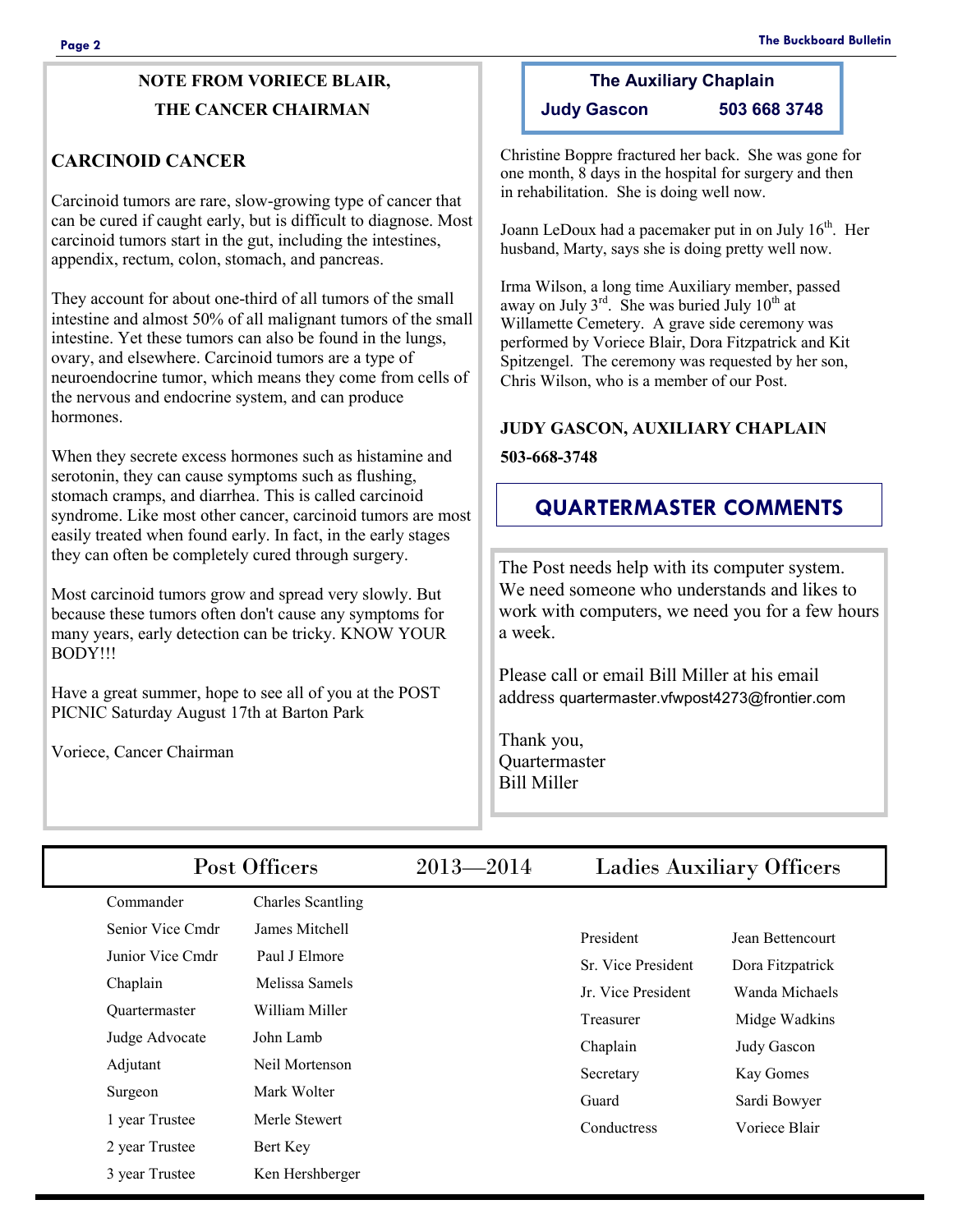# **Canteen Corner**

Well it was a great Sandy Mt. Festival Weekend for the Post and for the Auxiliary. Thank you to all of those that signed up and worked the Chicken Booth. You all did a wonderful job. It was my first year having some of that BBQ Chicken, it was AWESOME. A big HIGH FIVE!!!

There are a lot of changes that you all will be seeing over the next month, but don't worry they are mild and will be painless. LOL.

HEY FOOTBALL SEASON is upon us, Whoo Hoo! College Football kicks off August 29th and Pre Season NFL begins August 4th, Regular NFL Season , 1st game kicks off September 5th. Oh Baby we are ready!!!

So with that said, the Auxiliary will be kicking off the month with a Breakfast, August, 4th, come on in and have a wonderful meal. Breakfast will begin serving at 9am, but the bar service will not open until Noon, unless you have a OLCC permit and want to volunteer to serve through the breakfast.

Also those of you that are on the House Committee there is a meeting on August 4th and begins at 12pm.

August 9th—Auxiliary Meeting, begins at 6pm, there will be Dinner and will begin serving at 5pm.

August 11—After Summer CLEAN UP**!!!** We need Volunteers for this… Washing Walls, Carpets, Ceilings and more!!! PLEASE come in and or call to sign-up, everyone is needed and your help is appreciated. Any cleaning supply's you can bring would be helpful. Come join us and make our POST SHINE!!!

August 16—Post Meeting, begins at 6pm, there will be Dinner and will begin serving at 5pm.

August 17—Annual Post Picnic at Barton Park Chow at 2pm. Post will provide the Meat , the rest is potluck, so bring your favorite side dish or dessert. Come join in on the fun!!!!! Don't forget the POST is closed on this day!!!

August 18—Post Breakfast, come in and have a wonderful breakfast.

August 23—Dinner at the Post, Jimmie will be whipping up something wonderful. Come in and have a wonderful meal and have some  $fin$ 

August 30—Dinner at the Post.

We have Appreciation Hour Tuesday thru Friday, 3pm to 5pm, All Well Drinks .50 cents off and All Keg Beer .75 cents off. Come on in and feel Appreciated.

**Tuesday Nights**—LADIES NIGHT-5pm to Close, Well Drinks \$2.00, Drafts \$1.00, Call Drinks .50 cents off, and Bottle Beer .25cents off. Don't forget men the drink specials are for "Women Only" ;-). We will have Games and a whole lot of fun and surprises. So come on in Ladies.

**Friday Nights—After meetings and Dinner, Join in for the Karaoke/Scary-okie!!** It could be the most fun you've had in a long time!!!

**Saturday Nights**—Trivia night and it starts at 6pm. We will have Surprise Drink Specials!! Come join us for a Good time. Lets see how smart we are.

The Post will be opening at 12pm on Saturdays Mid August for College Football games!! Special appetizers for a good price!! Join us for some beers and Cheers.

**Coming in September** — Just in time for the NFL Football Season. "Breakfast, Cook to Order" all day Sundays!! (opening at 10am for Bar Service) (This is after any Auxiliary or Post Breakfast that is scheduled).

Now didn't I tell you that the changes were mild and painless. We are going to have a lot of fun trying out some new ideas. So come in and join us and lets have some fun!!!

I would also like to give a BIG "THANK YOU" to Pam, for all she does!!!!!

Thank you for your service You are all appreciated!!!!

Jimmie and her side kicks Fawnda and Pamela